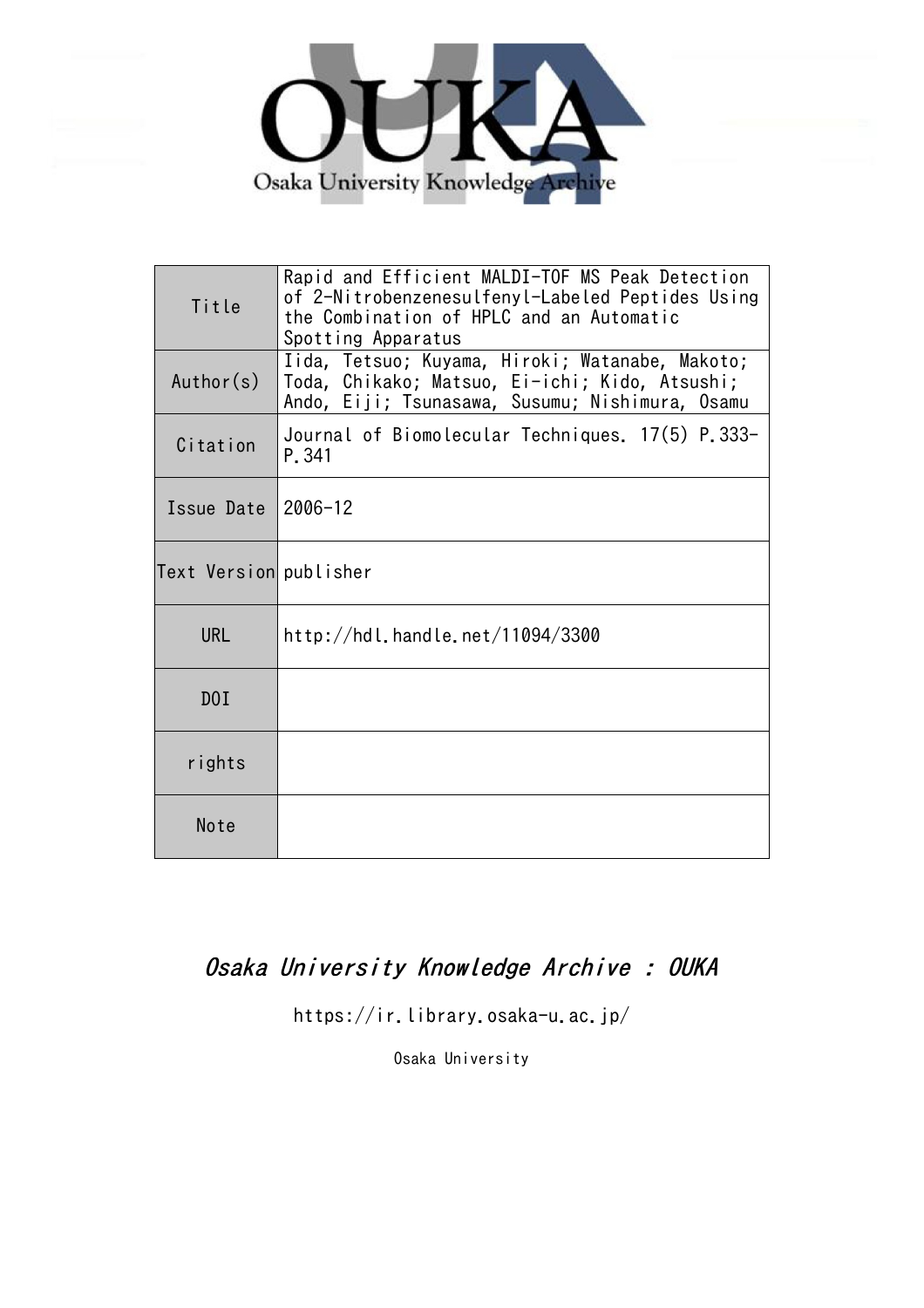## **Rapid and Efficient MALDI-TOF MS Peak Detection of 2-Nitrobenzenesulfenyl-Labeled Peptides Using the Combination of HPLC and an Automatic Spotting Apparatus**

*Tetsuo Iida,1\* Hiroki Kuyama,2\* Makoto Watanabe,1 Chikako Toda,1 Ei-ichi Matsuo,1 Atsushi Kido,1 Eiji Ando,1 Susumu Tsunasawa,1 and Osamu Nishimura1,2*

*1Life Science Laboratory, Shimadzu Corporation, Kyoto, Japan; 2Institute for Protein Research, Osaka University, Osaka, Japan*

In this paper, we report MALDI-TOF MS analysis of 2-nitrobenzenesulfenyl (NBS) labeled peptides with the powerful aid of an LC-automatic spotting system. Using this approach we analyzed mammalian sera (rat and mouse) as biological samples to demonstrate performance. The labeling was carried out using a binary set of 2-nitrobenzenesulfenyl chloride (heavy and light), which modified tryptophan residues in sample proteins. Approximately 1600 doublet peaks were detected in the mass spectrum, some of which had more than threefold differences in their intensities. Systematic separation/spotting followed by mass analysis of the NBSlabeled peptides derived from biological samples is described for the first time. This method has proved to be an effective application of NBS-labeled peptides and can be a powerful technique for quantitative analysis of proteins expressed in biological systems.

**Key Words:** 2-nitrobenzenesulfenyl chloride, NBSCl, automatic spotter, MALDI-TOFMS, HPLC, serum.

In proteome studies, efficient separation of proteins and/or peptides is generally indispensable for their characterization and differential analysis because of the enormous complexity of the biologically derived n proteome studies, efficient separation of proteins and/or peptides is generally indispensable for their characterization and differential analysis because samples. Most proteome analyses have employed protein separation using high-resolution two-dimensional polyacrylamide gel electrophoresis (2-DE)1 in combination with mass spectrometry. However, from the viewpoint of experimental efficiency, protein separation by 2-DE is laborious and difficult to automate. It is also difficult to separate two extreme classes of proteins, such as very large and small proteins, or very acidic and basic proteins. To overcome these problems, protein analysis using isotope-coded reagents together with liquid chromatographic (LC) separation has attracted increasing attention in recent years. The combination of chemical labeling,

\*These authors contributed equally to the project.

efficient separation/automatic sampling, and MALDI-MS can greatly facilitate the process, and thus one can achieve a rapid and high-throughput quantitative protein analysis. To realize comparative analysis, separation still has a pivotal role even if the complexity of the peptide mixture of interest can be greatly diminished by using reagents incorporating stable isotopes. Such approaches are frequently labor-intensive and time-consuming, particularly in MALDI-MS. Automation of separation and spotting on a MALDI target plate significantly improves high-throughput analysis. In our differential analysis, we label tryptophan residues with 2-nitrobenzenesulfenyl (NBS) chloride<sup>2,3</sup> (<sup>12</sup>C<sub>6</sub> as light reagent and <sup>13</sup>C<sub>6</sub> as heavy counterpart)4 in combination with a reversed-phase highperformance liquid chromatography (HPLC), an automatic spotter, and a matrix-assisted laser desorption/ionization– time of flight (MALDI-TOF) mass spectrometer.

Several methods for labeling particular amino acid residues, such as an in vivo labeling in a 15N isotope-rich medium and an in vitro labeling with isotope-coded affinity tag (ICAT reagent), have been reported.<sup>7–10</sup> In this paper, labeling was done with 2-nitrobenzenesulfenyl chloride (NBSCl), as described previously,4 which is categorized

Address correspondence and reprint requests to: O. Nishimura, Life Science Laboratory, Analytical & Measuring Instruments Division, Shimadzu Corporation, 1, Nishinokyo-Kuwabaracho, Nakagyo-ku, Kyoto 604-8511, Japan (phone: 81-75-823-1617; fax: 81-75-823-1368; email: n\_osamu@shimadzu.co.jp).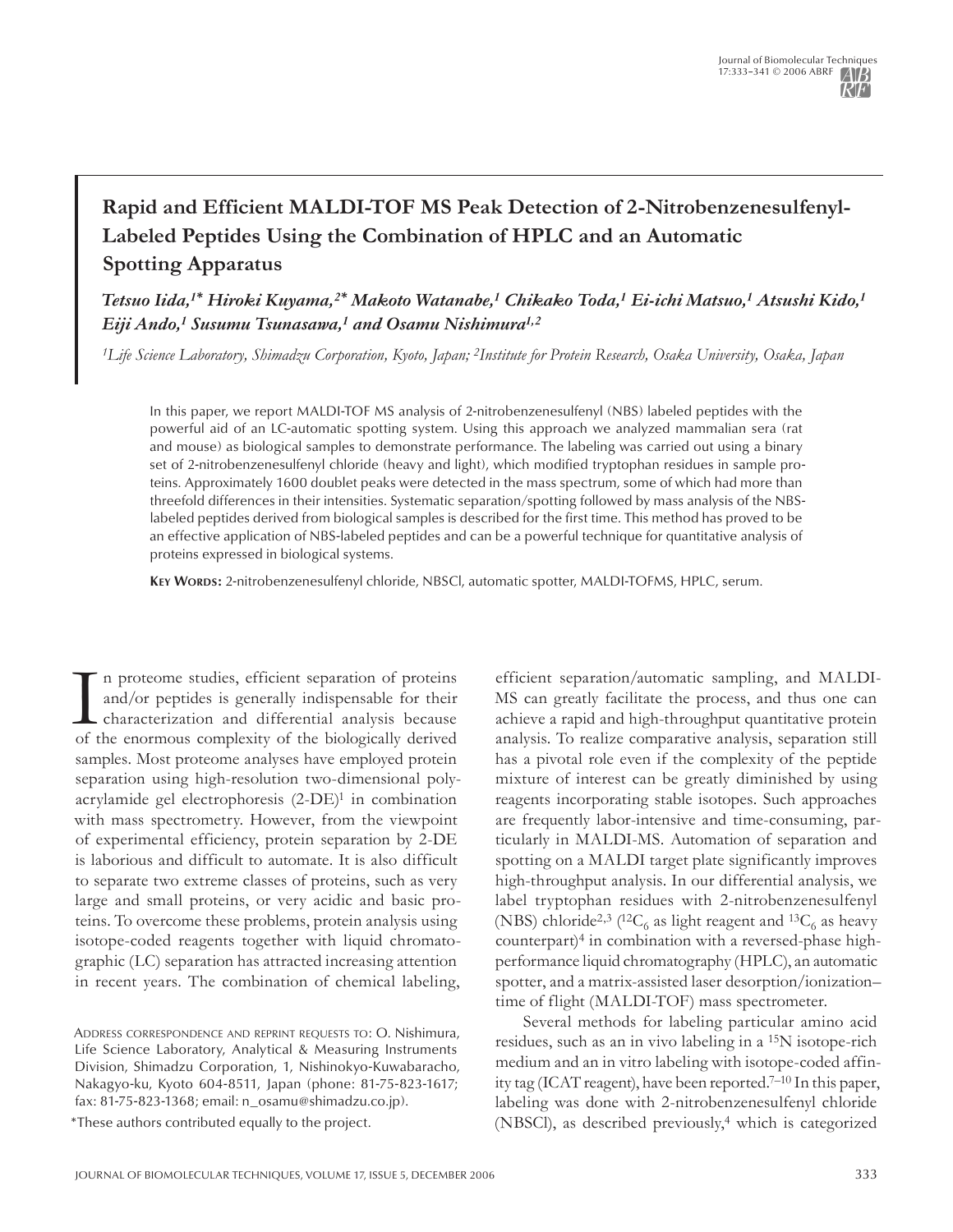#### T. Iida et al.

in an in vitro labeling reagent. The ICAT method modifies cysteine residue(s) in proteins, while the NBS method instead labels tryptophan residue(s). Tryptophan plays an important role in a number of biological events and is known to be one of the least abundant and most hydrophobic amino acid residues.11,12 The labeled tryptophancontaining peptides are more hydrophobic, and therefore separation using conventional chromatographic systems is generally efficient. Isotopic replacement of phenyl carbons makes quantitation easy because two signals are juxtaposed and devoid of isotopic overlapping, and light/ heavy-labeled peptides co-elute chromatographically.

As a biological sample, serum was chosen for the present study because the use of serum for the diagnosis of a disease has been pursued and sufficient amounts of serum samples are readily available. The NBS-labeling method is advantageous, in particular, for serum analysis. In a serum sample of mouse, rat, or human, more than 50% of all protein is albumin, which has only one tryptophan residue but has as many as 35 or 36 cysteine residues. Therefore, significant reduction of spectral complexity, which leads to less redundancy of signals, is accomplished, even without albumin depletion.<sup>13–16</sup>

Using the NBS method and HPLC-MALDI mass spectrometry, we analyzed serum proteins of hypertensive rat, hyperglycemic rat, and hyperglycemic mouse. In general, genetic diseases, such as hypertension and hyperglycemia, should arise from complex molecular mechanisms that involve fluctuation of expression of proteins—an abnormal level (up or down) of proteins. Since it is very difficult to pin down the cause of the diseases solely by genome analysis, dynamics of such proteins as core and immediate players in living bodies should directly be monitored.

We compared the expression levels of proteins between diseased samples and healthy counterparts, and detected pairwise peaks with a significant difference in their signal intensities between light and heavy modified peptide peaks. This is the first report that shows efficacy of a separation/automatic dispensing system when NBS-labeled peptides are used for differential analysis of expressed proteins. This study clearly demonstrated the efficacy of the separation/dispensing, which facilitated quantitative analysis by the NBS method.

## **Materials**

Rabbit glyceraldehyde-3-phosphate dehydrogenase (G3P), chicken ovalbumin, bovine α-lactalbumin, chicken egg-white lysozyme, bradykinin fragment (bradykinin 1-7), and human adrenocorticotropic hormone fragment (ACTH 18-39) were purchased from Sigma (St. Louis,

MO). Normal rat serum (WKY/NCrj) and hypertension serum (SHR/NCrj) from 10-wk-old males, normal rat serum (Crj/Wistar), and hyperglycemic serum (GK/ Crj) from 5-wk-old males were purchased from Charles River Laboratories Japan, Inc. (Yokohama, Japan). Normal mouse serum (BKS.Cg-+Leprdb/+Leprdb/Jcl) and hyperglycemic serum (KK-Ay/Ta Jcl) from 10-wk-old males were purchased from CLEA Japan, Inc. (Tokyo, Japan). The sulfenyl halide reagent, 2-nitrobenzensulfenyl chloride (NBSCl- ${}^{12}C_6$ : light form), was purchased from Tokyo Chemical Industry Co., Ltd. (Tokyo, Japan), and its heavy counterpart was synthesized for use. Sephadex LH-20 and were purchased from GE Healthcare Bio-Science (Piscataway, NJ). Sequencing-grade modified trypsin was obtained from Promega (Madison, WI).

α-Cyano-4-hydroxycinnamic acid (CHCA), 3-hydroxy-4-nitrobenzoic acid (HNBA), guanidine hydrochloride, iodoacetamide, trifluoroacetic acid (TFA), tris (2 carboxyethyl) phosphine (TCEP) hydrochloride, and tris (hydroxymethyl) aminomethane (Tris) were commercially available. Water used in all experiments was purified using a MilliQ Water Purification System (Millipore Corporation, Bedford, MA).

## **General Procedure for Preparing NBS-Labeled Peptides17**

First, two protein samples to be compared were prepared. Each sample (protein content =  $100 \mu$ g) was denatured independently with 25 μL of 6 M guanidine-HCl and 5 mM EDTA, and was then modified with 2-nitrobenzenesulfenyl chloride (heavy for one, light for the other), resulting in proteins tagged with light or heavy NBS, respectively. The two resulting tagged protein mixtures were then combined, and the excess reagent was removed by eluting with 30% acetonitrile aqueous solution through a Sephadex LH-20 column, and dried using a vacuum concentrator. The residue was dissolved in 48 μL of 50 mM Tris buffer (pH 8.8) containing 8 M urea. We then added 1 μL of 200 mM TCEP and mixed gently for 30 min at 37 $^{\circ}$ C; then we added 1 µL of 500 mM iodoacetamide and mixed gently for 45 min at ambient temperature in the dark. NBS-tagged proteins were digested by adding 10 μg of trypsin in 500 μL of 50 mM Tris-HCl (pH 7.8) containing  $5 \text{ mM }$  CaCl<sub>2</sub> at  $37^{\circ}$ C for 16 h. The target fragments with tagged tryptophan in the digest were eluted through phenyl sepharose in a stepwise manner, with 1 mL of 0.1% TFA containing 10, 15, 20, 25, 30, 35, and 40% acetonitrile solutions, sequentially. The fractions eluted with 10 to 15% acetonitrile solutions were pooled and dried in a vacuum concentrator, and then were suspended in 30  $\mu$ L of 0.1% TFA solution.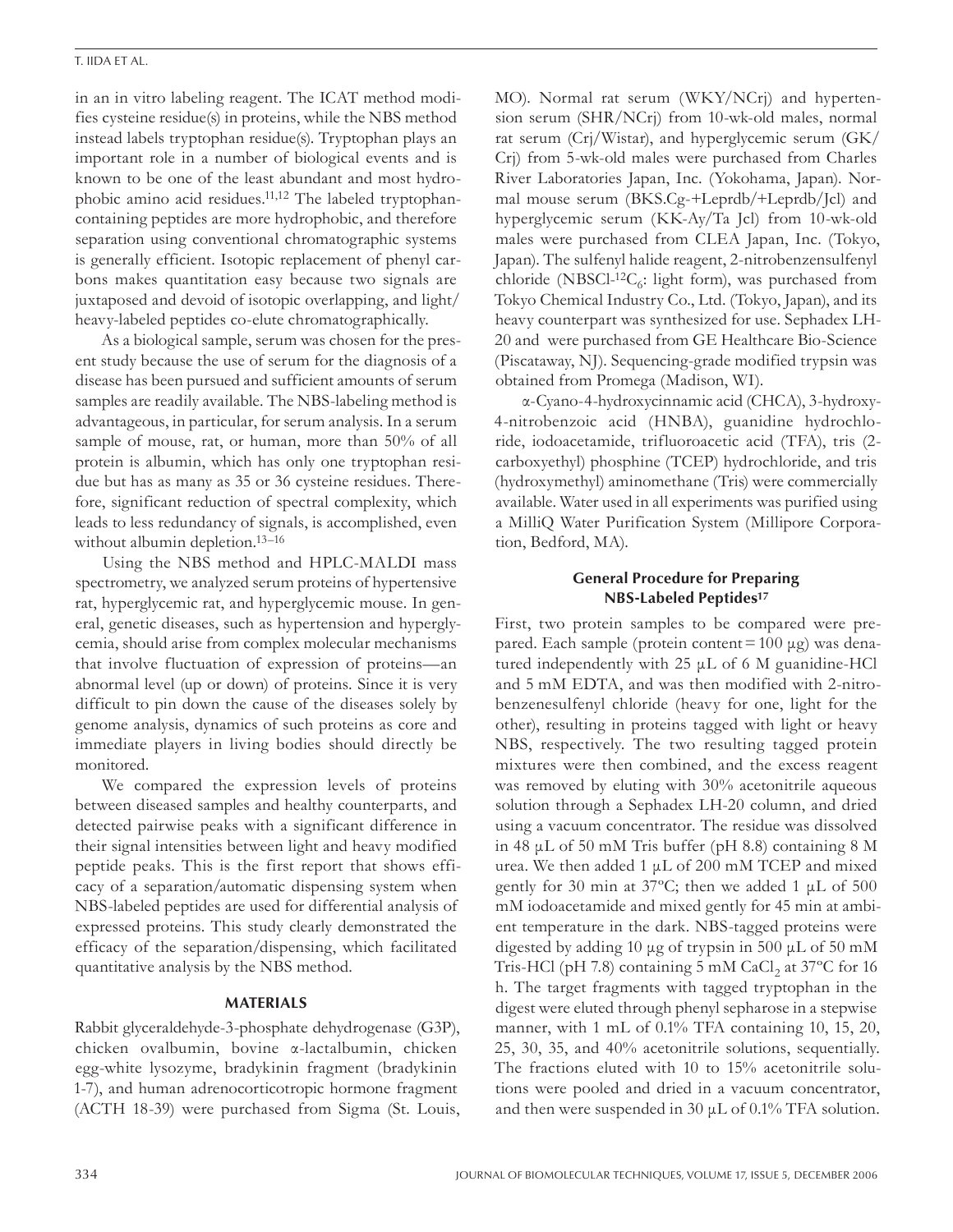#### **Modification on Tryptophan Residue with NBSCI**



**Figure 1**

Structure and reaction of the NBS reagent. The reagent exists in two forms, heavy (contains six 13C ) and light (contains no  $^{13}C$ ).

## NBS (2-nitrobenzenesulfenyl) method \* : six  $^{13}$ C(heavy) or six  $^{12}$ C(light)

The fractions eluted with 20 and 25% acetonitrile solutions and the fractions eluted with 30 to 40% acetonitrile solutions were treated in a same manner. For each of the combined fractions, 10 μL (one-third of the total amount) was provided for the LC treatment.

### **Sample Separation by LC System**

A portion of the sample obtained by the NBS method described above was manually injected into Micro HPLC System for Proteome Analysis (Shimadzu, Kyoto, Japan). Using a Peptide CapTrap Cartridge (Michrom Bioresources, Inc., Auburn, CA), the sample was preconcentrated and desalted with the trap column for 3 min with 0.1% TFA. Its chemical components were separated using a 0.32 mm ID  $\times$  100 mm BetaBasic 18 Capillary Column (ThermoFinnigan, San Jose, CA). Reversed-phase liquid chromatographic (RP-LC) separation was performed with mobile phase composed of solvent A (0.1%  $v/v$  TFA and 5%  $v/v$  acetonitiile) and solvent B (0.1% v/v TFA and 90% v/v acetonitrile). LC-10ADvp μHPLC Pumps (Shimadzu, Kyoto, Japan) were used to deliver the mobile phase at the flow rate of 10 μL/min in such a way that the B:A ratio was increased from  $(0.14:0.86)$  to  $(0.80:0.20)$  time-dependently and linearly for 30 min. The gradient composition profile was controlled by LCMS Solution SP6 Software Version 1.03 (Shimadzu, Kyoto, Japan). The UV response was monitored at 220 nm and 360 nm, where the NBS label absorbs. The portion eluted with a flow rate of 10 μL/min was then delivered to an online AccuSpot LC-MALDI spotting robot system (Shimadzu, Kyoto, Japan), where with a flow rate of  $2 \mu L/min$ , a binary mixture of matrices (8 mg/mL CHCA and 8 mg/mL HNBA in 80% aqueous acetonitrile solution/0.% TFA (1:1))18, was mixed with the main flow from the LC system, and 12 spots of 1  $\mu$ L each were deposited per minute onto

the MALDI target plate automatically. The sample was completely dried and subjected to the following massspectrometric measurements.

#### **Mass Spectrometric Analysis**

All of the MALDI-TOF mass spectra were obtained using an AXIMA-CFR Plus spectrometer (Shimadzu/Kratos, Manchester, UK) equipped with a 337-nm nitrogen laser and a 1.2-m drift tube. The instrument incorporates a microchannel plate-type ion detector. The acceleration potential was set to 20 kV using a gridless-type electrode. Automatic analysis was done in a positive-ion-detecting reflectron mode, where an external calibration was made with a mixture of bradykinin (1-7) and ACTH (18-39). Data acquisition and processing were controlled by Launchpad Software Version 2.4.0 (Shimadzu/Kratos, Manchester, UK). In the observed mass spectra, peak areas versus mass/electric charge (*m/z*) of mono-isotopic ions were calculated with Mascot Distiller Software Version 1.1.2.0 (Matrix Science, London, UK). Out of those peaks, pair peaks with 6-Da or 12-Da difference were extracted and analyzed using Conv4 NBS Software Version 1.0.0 (Shimadzu, Kyoto, Japan).

## **RESULTS AND DISCUSSION NBS Reagents and NBS Procedure**

The NBS method is based on the selective introduction of a 2-nitrobenzenesulfenyl group onto the indole ring of a tryptophan side-chain (Figure 1). The overall process is shown in Figure 2. The details of the reaction are discussed in references 2–4, and the procedure is described above. We employed the improved protocol reported by Matsuo et al.<sup>17</sup> The differences from the original procedure are mainly in denaturing of protein and enrichment of labeled peptides. For denaturing, SDS was replaced by urea, and for the enrichment process, phenyl sepharose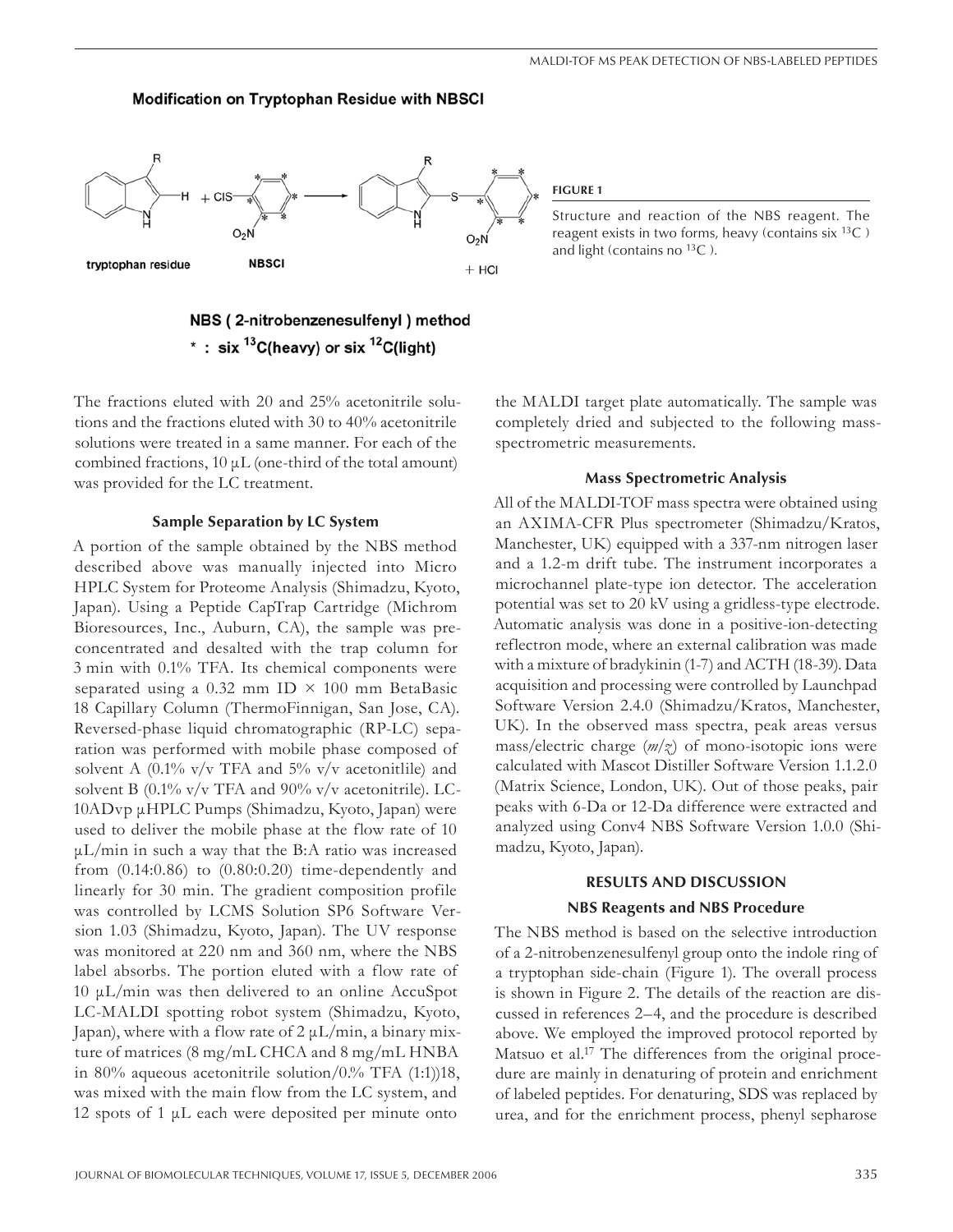T. Iida et al.



**Figure 2**

The NBS strategy in combination with HPLC-MALDI-MS system for quantifying differential protein expression. Protein samples from two conditions or states are labeled with the light and the heavy NBS reagents, individually. The samples are combined, digested, concentrated, separated with the LC-AccuSpot system, and then analyzed by mass spectrometry.

was used in place of LH-20. These changes greatly increased the recovery of NBS-tagged proteins and the efficiency in enrichment.

## **Efficient Separation and Recovery of NBS-Tagged Peptides by LC-MALDI System**

First, we used egg-white lysozyme as a sample protein. The samples (100 μg each) were processed through the protocol described above, except for the use of the phenyl sepharose column. The enrichment was performed using a Sephadex LH-20 column (500 mg dry weight, wet volume 2 mL). The elution was performed with 30% aqueous acetonitrile, and the enriched fraction was dried using a vacuum concentrator. The resultant dried material was redissolved with 50  $\mu$ L of 0.1 % TFA aqueous solution; then 1 μL of the solution was injected into the Micro HPLC System as described above. In this experiment a trap column was not used. Figure 3 shows the HPLC chromatogram. Four peaks (A–D) detected at

 $\lambda$  = 360 nm in the range of 18–26 min were determined as NBS-labeled tryptophan containing fragments (A: GTD-VQAWIR, B: GYSLGNWVCAAK, C: WWCNDGR, D: IVSDGNGMNAWVAWR), and their H/L ratios were 1.01, 1.06, 0.95, and 0.85, respectively (Figure 4). These ratios were in good agreement with the expected ratio of 1:1. The methionine residue in the peptide (peak D) was considered to be oxidized to the sulfoxide due to the 16-Da increase of the molecular mass.

Next, this approach was applied to two of the mixture samples, each of which contains the same amount of four common proteins: rabbit glyceraldehyde-3-phosphate dehydrogenase (G3P), egg-white lysozyme, chicken ovalbumin, and bovine α-lactalbumin (each 25 μg/25 μL). Thus, the samples contain a total of 100 μg protein. One sample's proteins were labeled with light NBS, the other's with heavy NBS. Both samples were subjected to the general analytical procedure described above. The resultant peptide mixtures, after trypsin digestion, were eluted through a column in a stepwise manner, with 10, 15, 20, 25, 30, 35, and 40% acetonitrile solutions, respectively. The fractions eluted with 10 to 15% acetonitrile solutions were pooled and dried in a vacuum concentrator, and then were suspended in 30 μL of 0.1% TFA solution. The fractions eluted with 20 and 25% acetonitrile solutions and the fractions eluted with 30 to 40% acetonitrile solutions were treated in the same manner. For each of the combined fractions, 10 μL (one-third of the total amount) was used for the LC treatment.

After separation/automatic spotting onto a MALDI plate, mass spectra were acquired, and the assignment of the observed peaks was done with the theoretical *m/z* values because the protease and the sequences of proteins used were known. One of the examples of MALDI-TOF mass spectra observed for those fragments is shown in Figure 5, where light and heavy NBS-tagged peptides (LDQWLCEK), which were derived from αlactoalbumin, gave pair peaks with a 6-Da difference. Relative abundances of the two peptides estimated from their peak areas ( ${}^{12}C_6/{}^{13}C_6 = 1.04$ ) agreed well with the expected 1.00 value, indicating that the two identical but mass-differentiated peptides were well recovered and their relative intensity accurately detected by mass spectrometry. Even though the enrichment efficiency was good initially and highly improved using , not all of the labeled peptides are always detected by MALDI-MS. This is not due to sample loss but because the peptides' dynamic range and ionization efficiency greatly differ depending on their mixture composition and structures, respectively. As for the relative intensity, peak overlapping causes less satisfactory results. Therefore, separation of each peptide is a powerful measure for the detection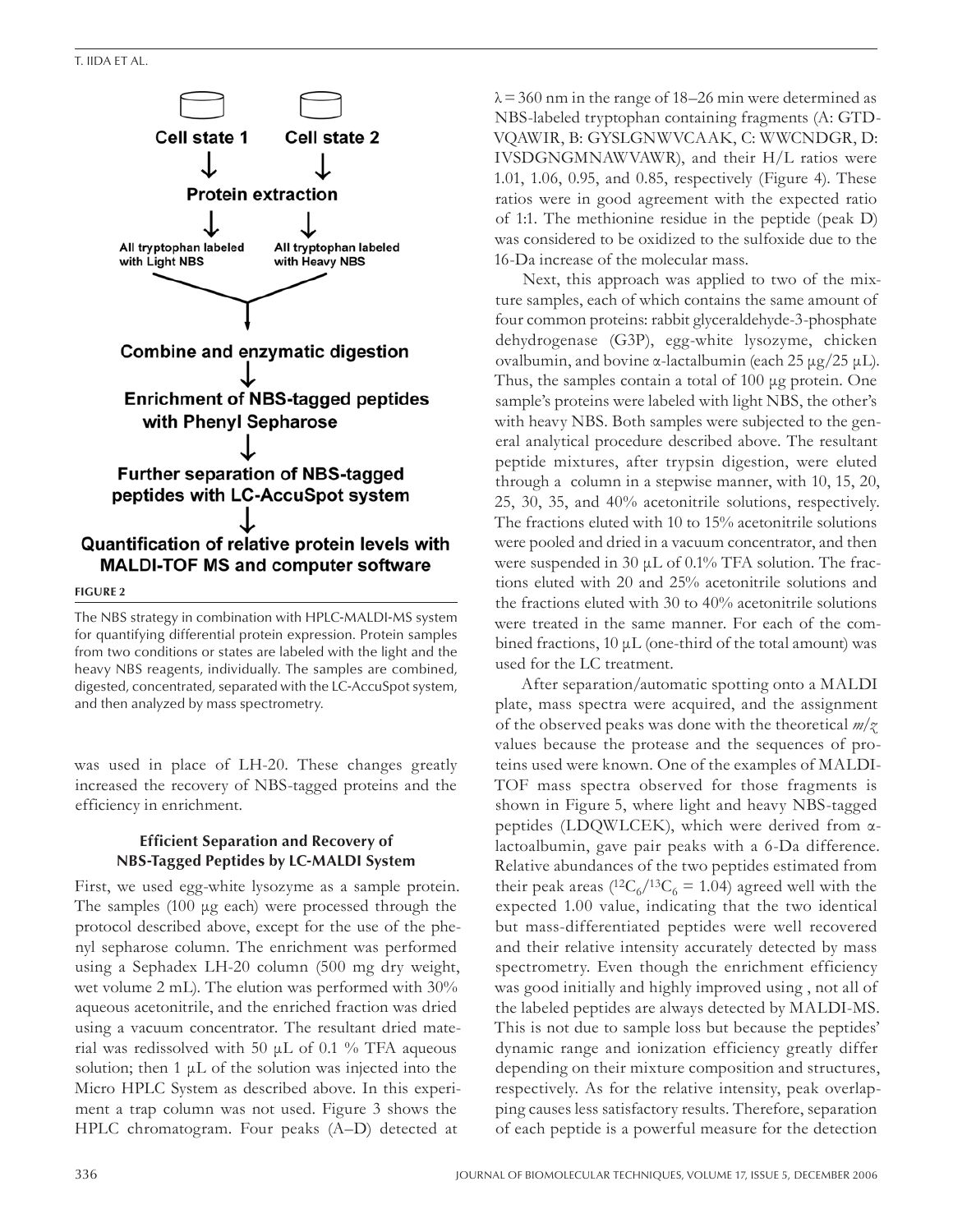

#### HPLC chromatogram of trypsin-digested mixture of egg-white lysozyme. Four peaks are seen in the range of 18–26 min of retention time at  $\lambda$  = 360 nm detection.

of minor or less ionizable peptides as well as accurate quantitation.

After LC separation, we successfully detected doublet peaks derived from peptides tagged with light and heavy NBSs in the mass spectrum. In the *m/z* range from 900 to 2000 we detected the peptides with high resolution. Table 1 shows that all of the theoretical, NBS-tagged fragments from the four proteins were recovered and accurately detected by LC/MALDI-TOF MS measurements. The observed ratios for the pairwise peaks were found to be in the range from 85 to 111%. The mean value of every observed ratio closely corresponded to the expected value of 100%. These experimental results demonstrated that NBS-tagged fragments were effectively enriched by a column, well separated by RP-HPLC, and detected with high sensitivity by mass spectrometry. The combination of separation and fractionation greatly facilitated the analysis of NBS-labeled peptides.

## **Application of the System to Quantitative Analysis of Serum Protein Expression**

The analysis system worked well with the mixture of four proteins. The system was then applied to the much more complex mixture of proteins. The samples used were rat and mouse sera without any pre-treatments such as albumin depletion. The experiment was carried out as follows. First, normal as a control (WKY/NCrj) and hypertension (SHR/NCrj) serum samples were taken from rats (*Rattus norvegicus*). Each serum (total protein content = 100  $\mu$ g each, which corresponds to ca. 3  $\mu$ L of serum) was treated according to the general analytical procedure described above (light NBS labeling for the

normal and heavy NBS for the diseased). The resulting labeled peptides were subjected to the LC-MALDI-MS system and analyzed in the *m/z* range from 900 to 2500 Da. We detected, using the analysis software, 1787 pair peaks having 6 Da or 12 Da differences. These pair peaks arise from peptides including one or two NBS-tagged tryptophans, respectively. Out of the 1787 pair peaks, we found 14 pair peaks that differ by more than threefold in expression levels between the control and diseased samples (calculated from their peak areas). Figure 6 shows an example of the MALDI-TOF mass spectra observed for trypsin-digested peptides from the sera, where one of the pair peaks with a 6-Da difference (*m/z*: 1073, 1079) and an intensity ratio of 100:444 is in the enlarged panel. At the enrichment step, separation occurred concomitantly, to some extent. However, the number of detected pair peaks was not more than 100 when using serum, unless LC separation was performed (data not shown). In the rat sera of a control (Crj:Wistar) and a hyperglycemic disease with blood glucose level of 217 mg/dL  $(GK/Cr)$ , we detected 1228 doublet peaks with 6- or 12-Da difference, including 7 pair peaks that showed more than threefold difference in expression based on their peak areas. Finally, using mouse *Mus musculus* sera of a control (BKS. Cg-+Leprdb/+Leprdb/Jcl) with blood glucose level of less than 300 mg/dL and hyperglycemic (KK-Ay/Ta Jcl) with more than 500 mg/dL, we detected 1670 pair peaks with 6-Da difference, including 11 pair peaks that differ by more than threefold in expression based on their peak areas. Light and heavy NBS-tagged peptide fragments from rat and mice sera are compared and summarized in Table 2.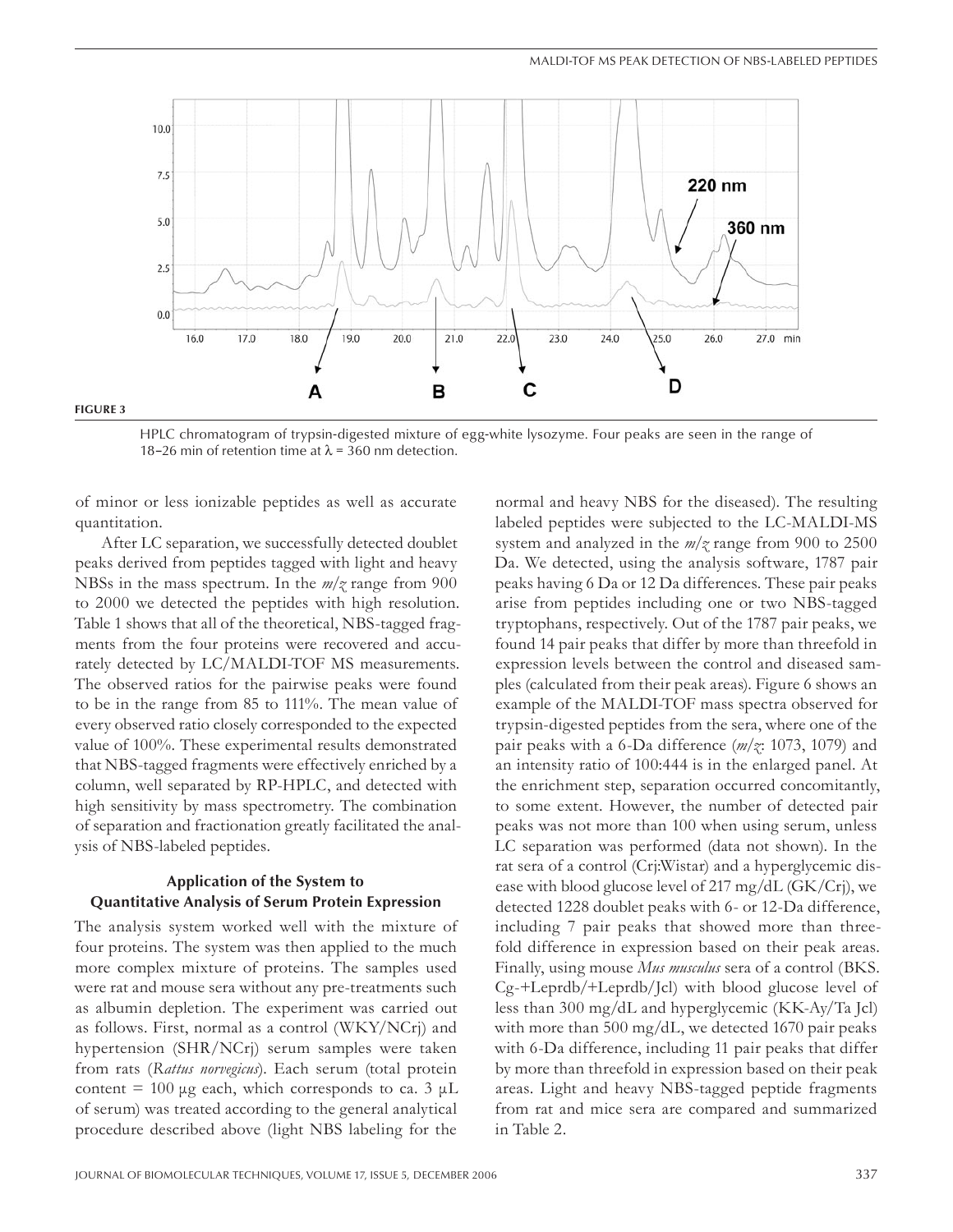

**Figure 4**

MALDI-TOF mass spectra of the four peaks in the HPLC chromatogram (Figure 3). Four theoretical digested fragments containing NBS-tagged tryptophan(s) up to *m/z* 2000 are determined (**A**: GTDVQAWIR, **B**: GYSLGNWV-CAAK, **C**: WWCNDGR, **D**: IVSDGNGM\*NAWVAWR ). \*Met is oxidized.

As stated already, ionization efficiency and concentration of each peptide in a mixture greatly affect the detectability of peptides of interest, and signal overlapping reduces the accuracy of quantitation. Hence, further separation after the enrichment step should be required for the detection of minor proteins as well as for accurate quantitation. Here we showed that HPLC separation and automatic fractionation greatly improved the detectability

of such minor proteins, providing us with a powerful tool for quantitative analysis of proteins derived from biological sources.

## **CONCLUSIONS**

An investigation into the efficacy of a separation/dispensing system followed by MALDI-TOF MS for comparison analysis of the NBS method was carried out using single





Relative quantification of trypsin-digested peptides from a four-protein mixture. One example of the MALDI-TOF mass spectra obtained for HPLC-purified/automatically spotted samples. The circled pairwise peaks correspond to the fragments; LDQWLCEK is from bovine α-lactalbumin. The inset shows an expanded view of the pair peaks.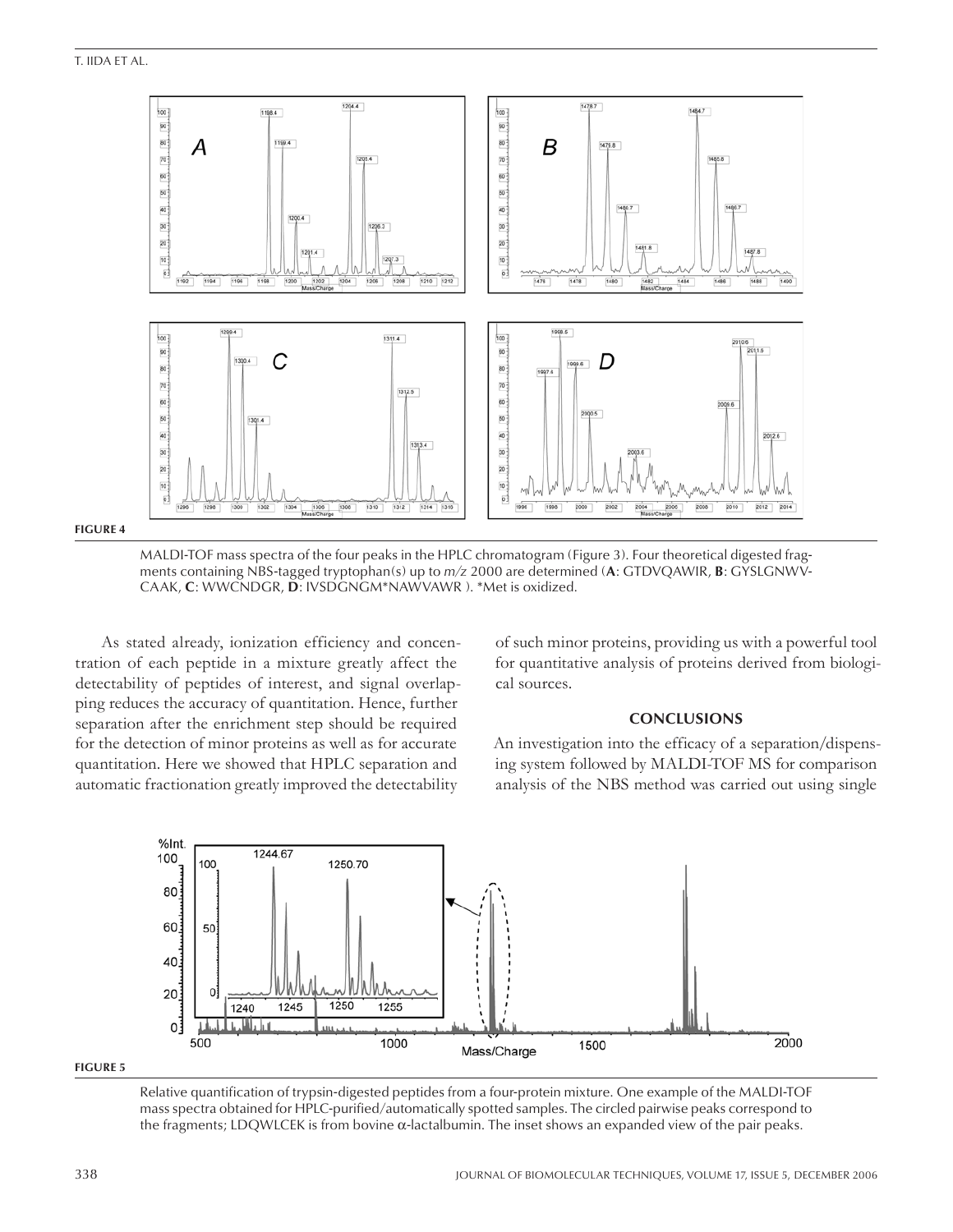#### **T a b l e 1**

| Gene Name <sup>a</sup> | Peptide Sequence Identified <sup>b</sup> | Observed Ratio<br>$(^{12}C_6/^{13}C_6)$ | Expected<br>Ratio | Mean±SD         | $%$ Error      |
|------------------------|------------------------------------------|-----------------------------------------|-------------------|-----------------|----------------|
| LCA BOVIN              | <b>IWCK</b>                              | 1.01                                    | 1                 | $1.04 \pm 0.03$ | $\overline{4}$ |
|                        | LDQWLCEK                                 | 1.04                                    |                   |                 |                |
|                        | VGINYWLAHK                               | 1.06                                    |                   |                 |                |
| OVAL_CHICK             | <b>GLWEK</b>                             | 0.99                                    | 1                 | $0.96 \pm 0.10$ | $\overline{4}$ |
|                        | LTEWTSSNVMEER                            | 0.85                                    |                   |                 |                |
|                        | <b>ELINSWVESQTNGIIR</b>                  | 1.04                                    |                   |                 |                |
| G3P RABIT              | LWR                                      | 0.96                                    | 1                 | $0.99 \pm 0.04$ | 1              |
|                        | LISWYDNEFGYSNR                           | 1.02                                    |                   |                 |                |
|                        | WGDAGAEYVVESTGVFTTMEK                    | (not determined)                        |                   |                 |                |
| LYC CHICK              | <b>GTDVQAWIR</b>                         | 1.05                                    | 1                 | $1.02 \pm 0.08$ | $\mathfrak{D}$ |
|                        | <b>WWCNDGR</b>                           | 1.11                                    |                   |                 |                |
|                        | <b>GYSLGNWVCAAK</b>                      | 1.01                                    |                   |                 |                |
|                        | <b>IVSDGNGMNAWVAWR</b>                   | 0.89                                    |                   |                 |                |

Quantification of Pair Peaks of NBS-tagged Peptides from a Four-protein Mixture

*<sup>a</sup>* Gene names given by Swiss Prot nomenclature (http://www.expasy.ch).

*<sup>b</sup>* Each tryptophan residue in the peptides (underlined) is labeled with NBS moiety.

protein sample and quaternary mixture samples. It was shown that clear separation and efficient fractionation onto the MALDI target plate resulted in the detection of every theoretical peak and good correlation of the signal ratios between the expected and the observed peaks. Thus, successful detection of the labeled peaks was realized. This system was then applied to complex biological samples for comparison of expressed proteins. We used sera of hypertensive rat, hyperglycemic rat, and hyperglycemic mouse with no separation/purification or protein extraction

prior to use. From a proteome comparative study between the diseased- and healthy-state samples we found that a number of pair peaks with significant differences in their expressed protein levels was detected. A detailed description of the pair peaks detected is beyond the scope of this article. The current study was aimed at evaluating the technical feasibility of separation/dispensing of NBS-labeled peptides for MALDI-TOF mass spectrometry.

The present method of NBS labeling in conjunction with HPLC-automatic spotting apparatus, followed by



#### **Figure 6**

Relative quantification of trypsin-digested peptides from the normal and hypertension rat sera proteins. One example of the MALDI-TOF mass spectra obtained for HPLC-purified/automatically spotted samples. The circled pairwise peaks shows ca. 1:5 ratio for the difference in expression. The *inset* shows an expanded view of the pair peaks.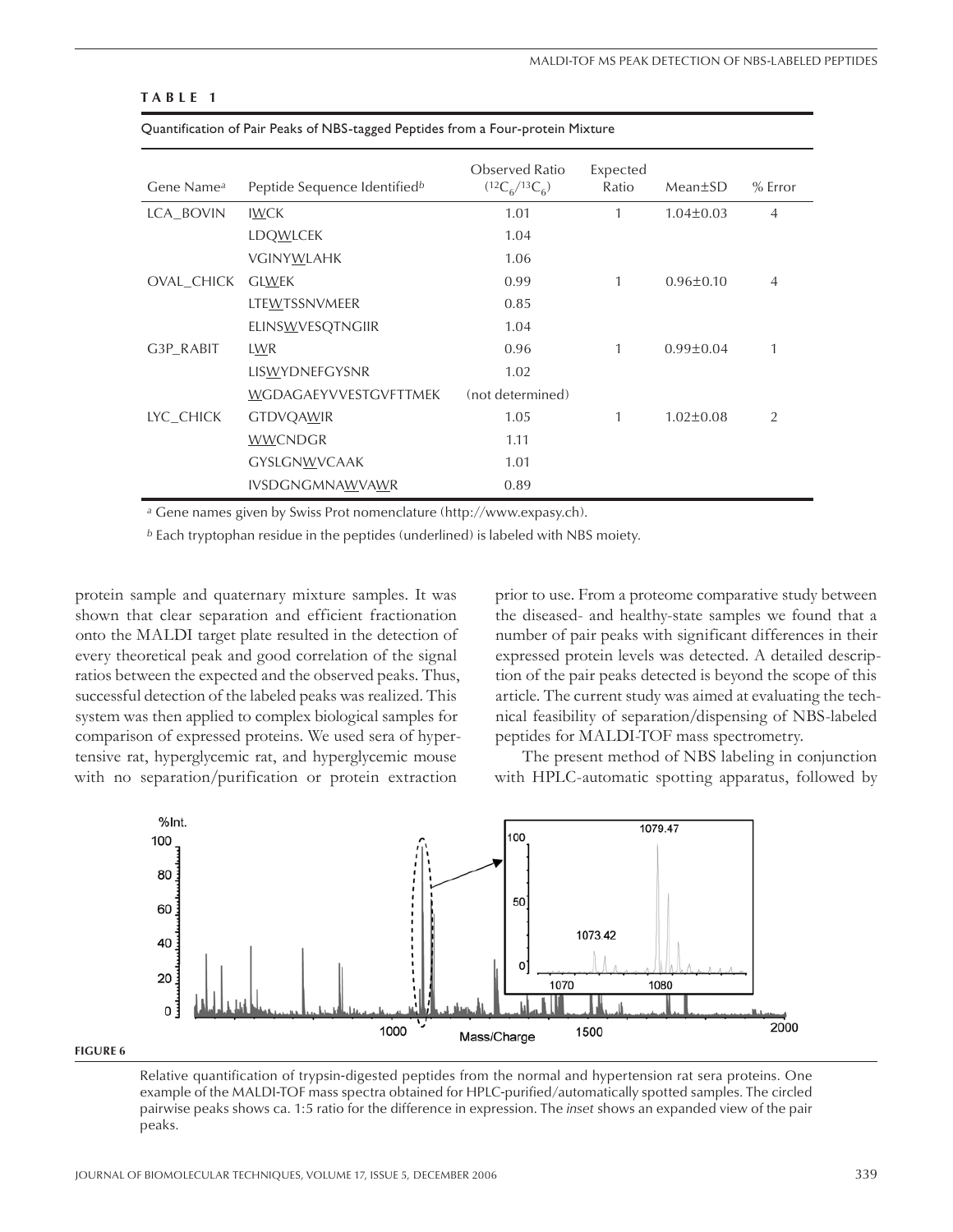### **T a b l e 2**

Quantification of Pair Peaks of NBS-Tagged Peptides from the Normal and Diseased Mammalian Sera

|                |                   |                   | CONTROL Nat $\rightarrow$ TNDS light reagents 40. The religion Nat $\rightarrow$ NDS reavy reagent | Mass       |
|----------------|-------------------|-------------------|----------------------------------------------------------------------------------------------------|------------|
| No             | $m/z$ (NBS light) | $m/z$ (NBS heavy) | Ratio (NBS light: heavy)                                                                           | difference |
| $\mathbf{1}$   | 1051.9            | 1057.8            | 100:490.5                                                                                          | 6          |
| $\overline{2}$ | 1056.5            | 1062.5            | 100:27.5                                                                                           | 6          |
| 3              | 1073.4            | 1079.4            | 100:443.8                                                                                          | 6          |
| $\overline{4}$ | 1116.5            | 1122.5            | 100:463.9                                                                                          | 6          |
| 5              | 1117.4            | 1123.4            | 100:549.8                                                                                          | 6          |
| 6              | 1133.3            | 1139.3            | 100:591.3                                                                                          | 6          |
| $\overline{7}$ | 1165.1            | 1171.1            | 100:518.3                                                                                          | 6          |
| 8              | 1181.5            | 1187.5            | 100:531.5                                                                                          | 6          |
| 9              | 1260.5            | 1266.5            | 100:430.3                                                                                          | 6          |
| 10             | 1275.4            | 1281.4            | 100:18.4                                                                                           | 6          |
| 11             | 1479.8            | 1485.8            | 100:28.8                                                                                           | 6          |
| 12             | 1948.8            | 1954.8            | 100:23.4                                                                                           | 6          |
| 13             | 2016.9            | 2022.9            | 100:17.3                                                                                           | 6          |
| 14             | 2362.9            | 2368.9            | 100:20.9                                                                                           | 6          |

Control Rat → NBS light reagent340 : Hypertension Rat → NBS heavy reagent

Control Rat → NBS light reagent : Hyperglycemic Rat → NBS heavy reagent

|                |                   |                   | Ratio (NBS light : | Mass       |
|----------------|-------------------|-------------------|--------------------|------------|
| No             | $m/z$ (NBS light) | $m/z$ (NBS heavy) | heavy)             | difference |
|                | 1030.6            | 1036.7            | 100:28.5           | 6          |
| $\mathcal{P}$  | 1056.9            | 1062.9            | 100:628.8          | 6          |
| 3              | 1523.2            | 1529.1            | 100:684.8          | 6          |
| $\overline{4}$ | 1669.1            | 1675.2            | 100:702.6          | 6          |
| 5              | 1691.3            | 1697.3            | 100:510.0          | 6          |
| 6              | 1949.1            | 1955.2            | 100:537.1          | 6          |
|                | 2016.5            | 2022.5            | 100:609.6          | 6          |

Control Mouse → NBS light reagent : Hyperglycemic Mouse → NBS heavy reagent

| No.            | $m/z$ (NBS light) | $m/z$ (NBS heavy) | Ratio (NBS light:<br>heavy) | Mass<br>difference |
|----------------|-------------------|-------------------|-----------------------------|--------------------|
| 1              | 1083.1            | 1089.1            | 100:21.6                    | 6                  |
| $\mathfrak{D}$ | 1359.7            | 1365.7            | 100:314.0                   | 6                  |
| 3              | 1384.5            | 1390.5            | 100:631.5                   | 6                  |
| 4              | 1494.6            | 1500.6            | 100:305.2                   | 6                  |
| 5              | 1605.9            | 1612.0            | 100:305.2                   | 6                  |
| 6              | 1622.6            | 1628.6            | 100:332.0                   | 6                  |
| 7              | 1773.0            | 1779.0            | 100:767.8                   | 6                  |
| 8              | 1887.7            | 1893.7            | 100:312.2                   | 6                  |
| 9              | 2021.8            | 2027.1            | 100:355.3                   | 6                  |
| 10             | 2150.1            | 2156.1            | 100:397.0                   | 6                  |
| 11             | 2281.4            | 2287.5            | 100:31.8                    | 6                  |